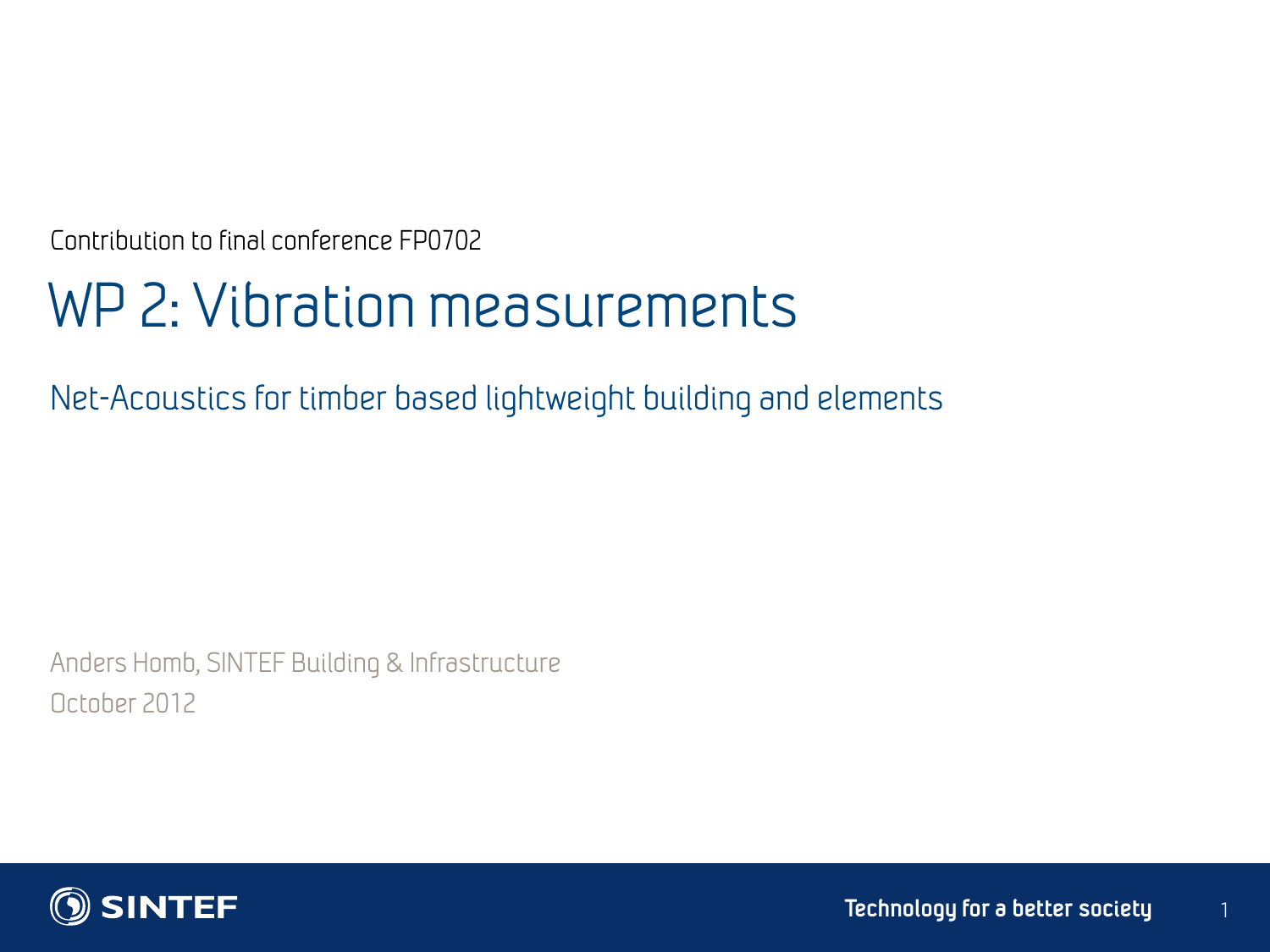## **Content of the e-book**

- Measurements of floor deflections: chapter 4
- How to measure floor vibrations: chapter 5
- Assessment of walking-induced floor vibrations according to the SBR Guideline: chapter 6
- References: all chapters

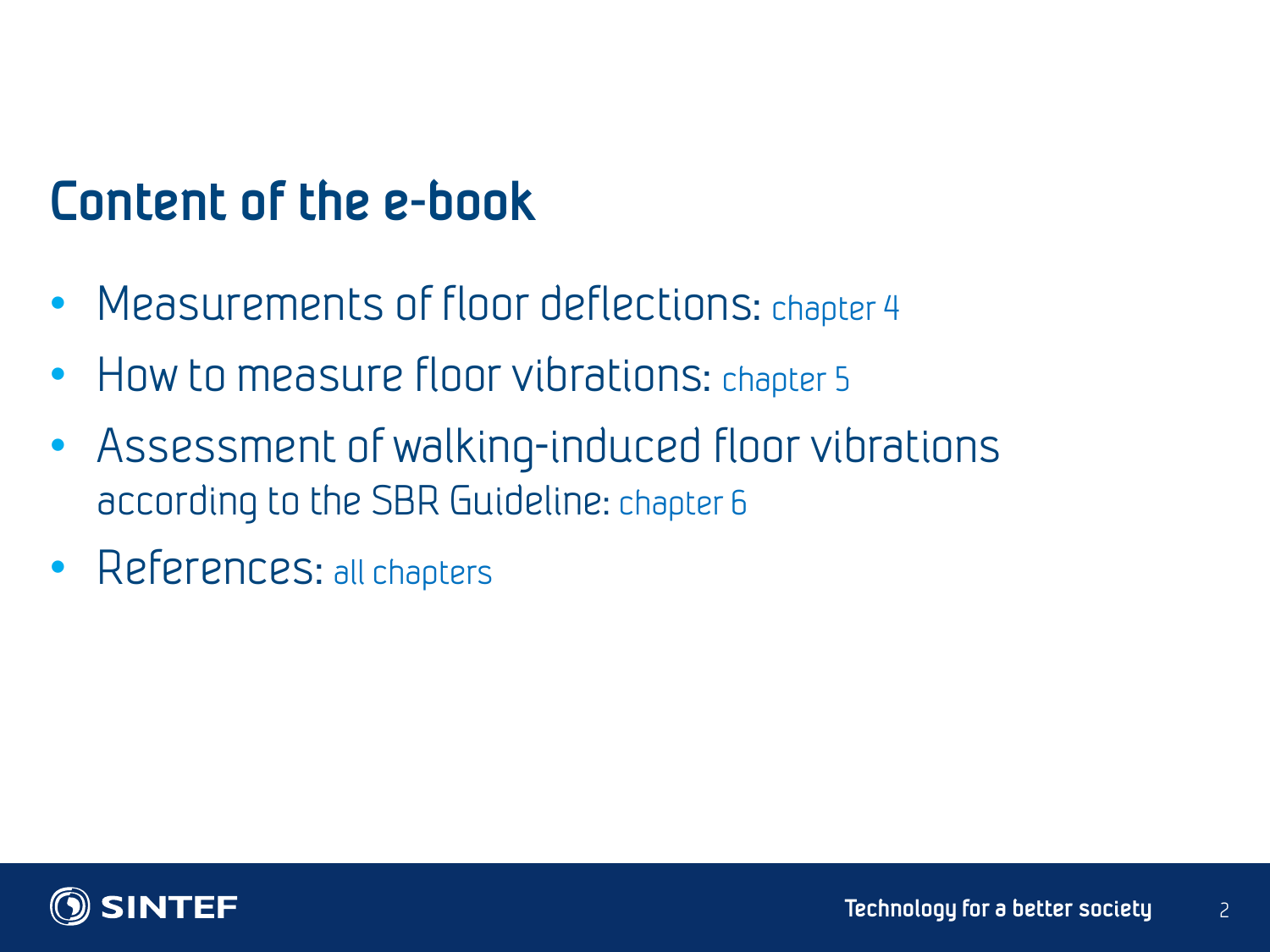### **Presentation - overview**

- Floor deflections
- Floor vibration, excitation principles
- Analysis and characterization of floor vibrations
- Damping measurements
- Methods specific for the assessment of floor vibrations
	- Eurocode 5
	- Canadian method
	- SBR Guideline

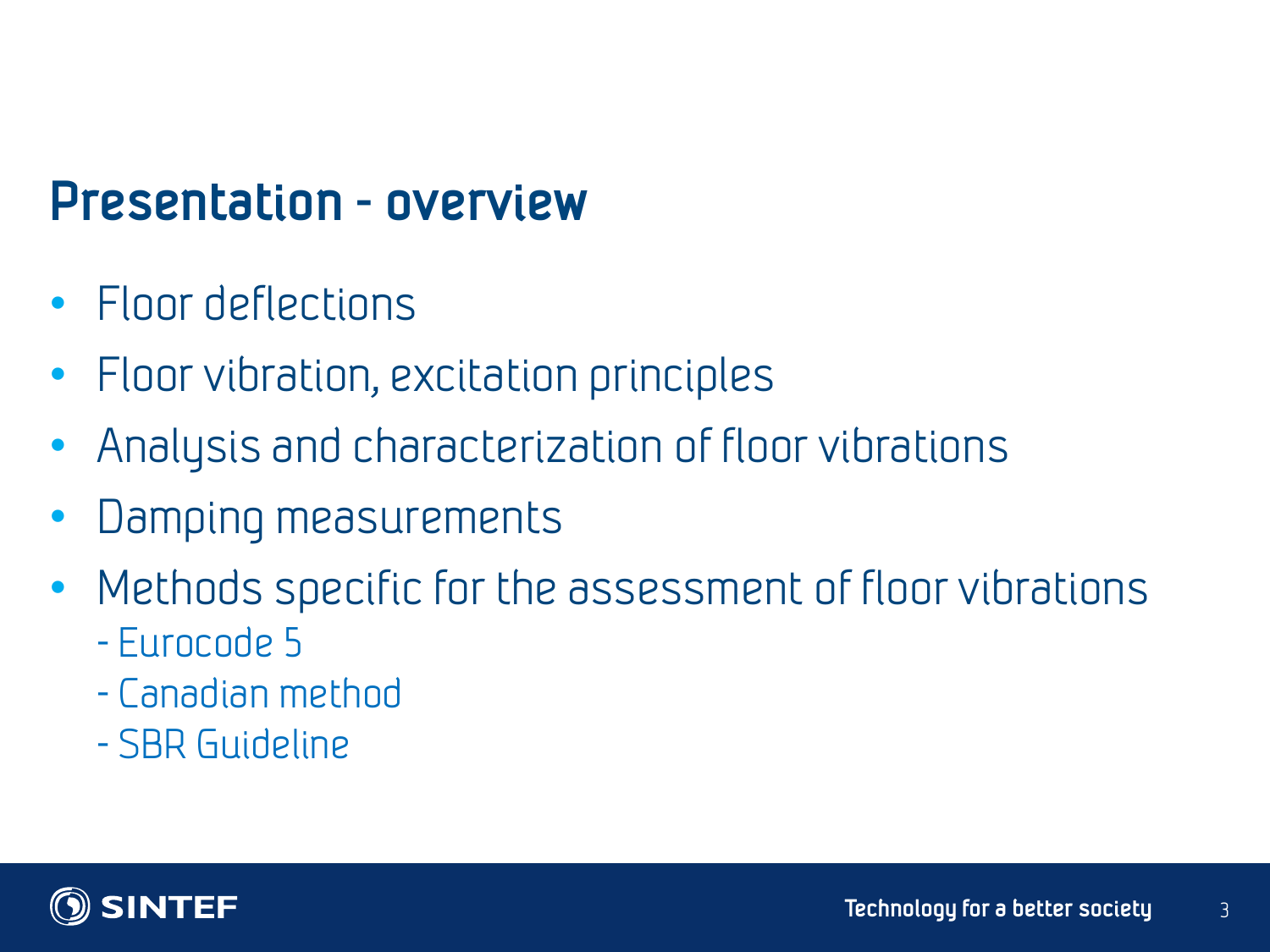## **Floor deflection measurements**

#### • **Principles**



- **Transducer mounting – separate from floor construction** When field measurements:
	- supported at load bearing positions
	- supported transversely if low transverse stiffness of the floor

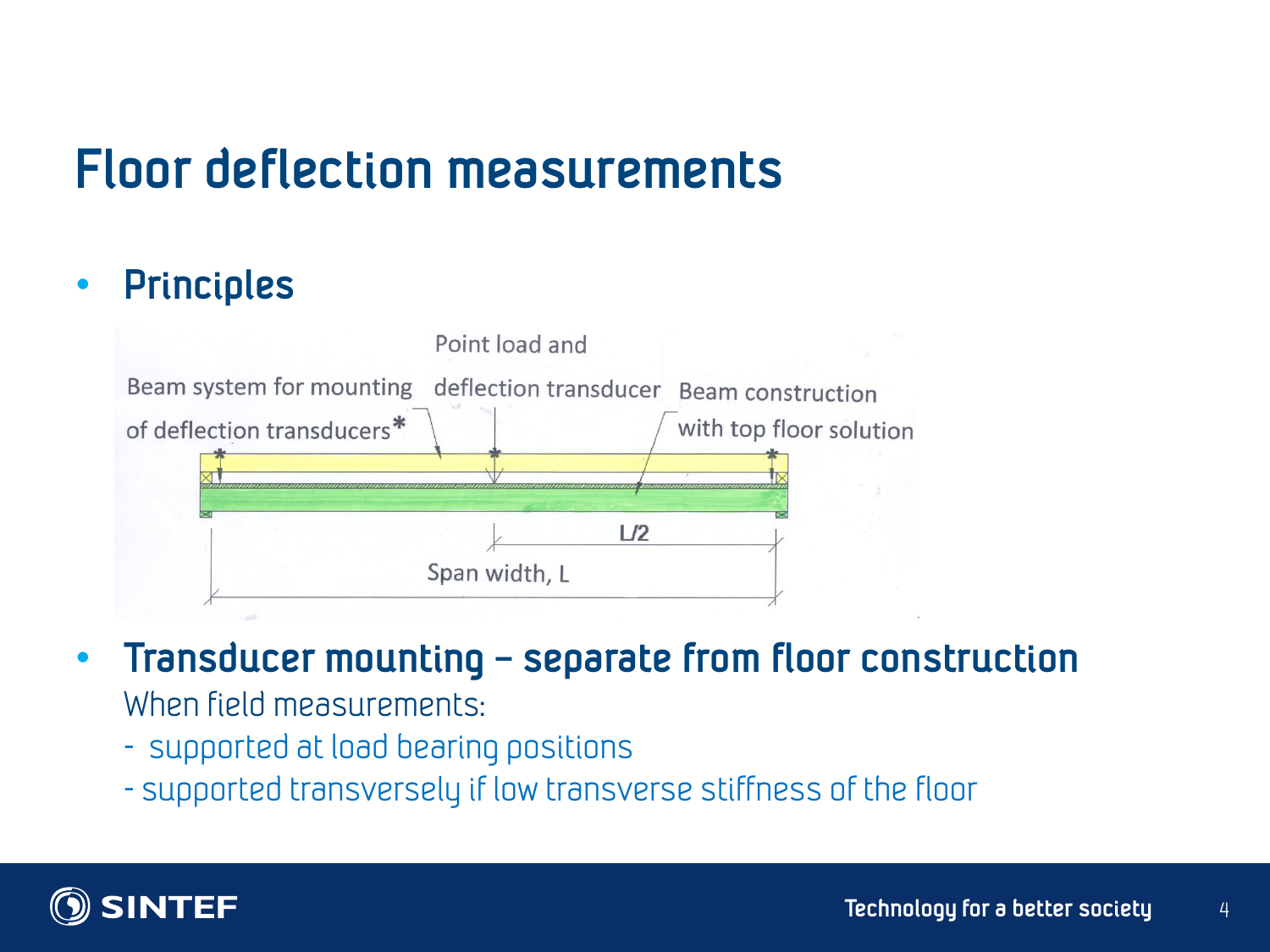## **Floor deflection measurements, contin.**

• **Measurement of global deflection**

both point load and transducers "down" to beams or stiff plate on beams necessary to "short-circuit" soft floor coverings, underlayer products or resilient floor products

• **Measurement at weakest position** Normally in center of the span width

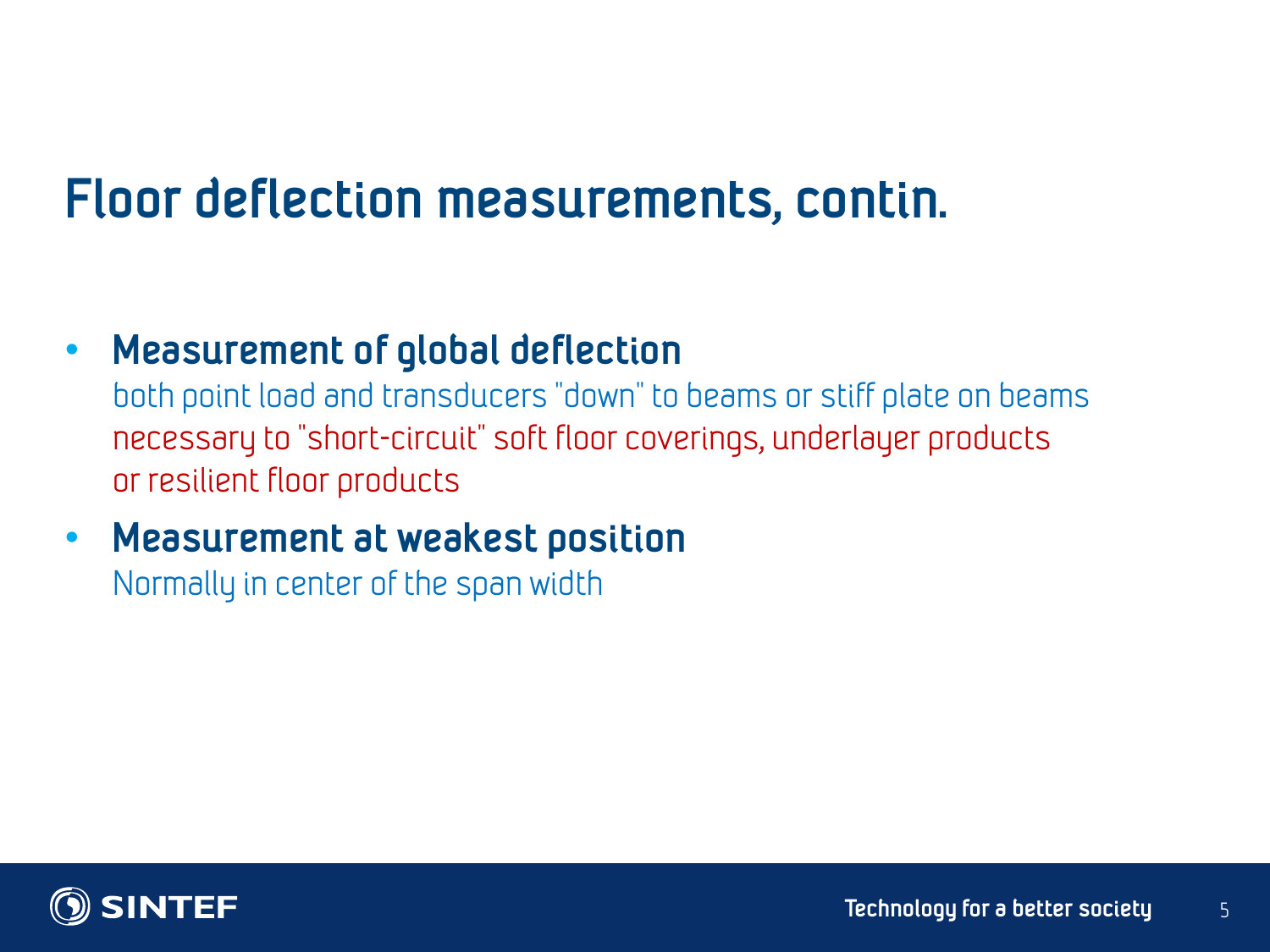## **Floor vibration measurements Excitation principles**

- **Impact sources Modal hammer**
	- + simple need statistical treatment ÷ for field use
- **Heel impact**
	- + simple need statistical treatment
- **Reproduceable impact**
	- + useable also in field
	- ÷ more complicated







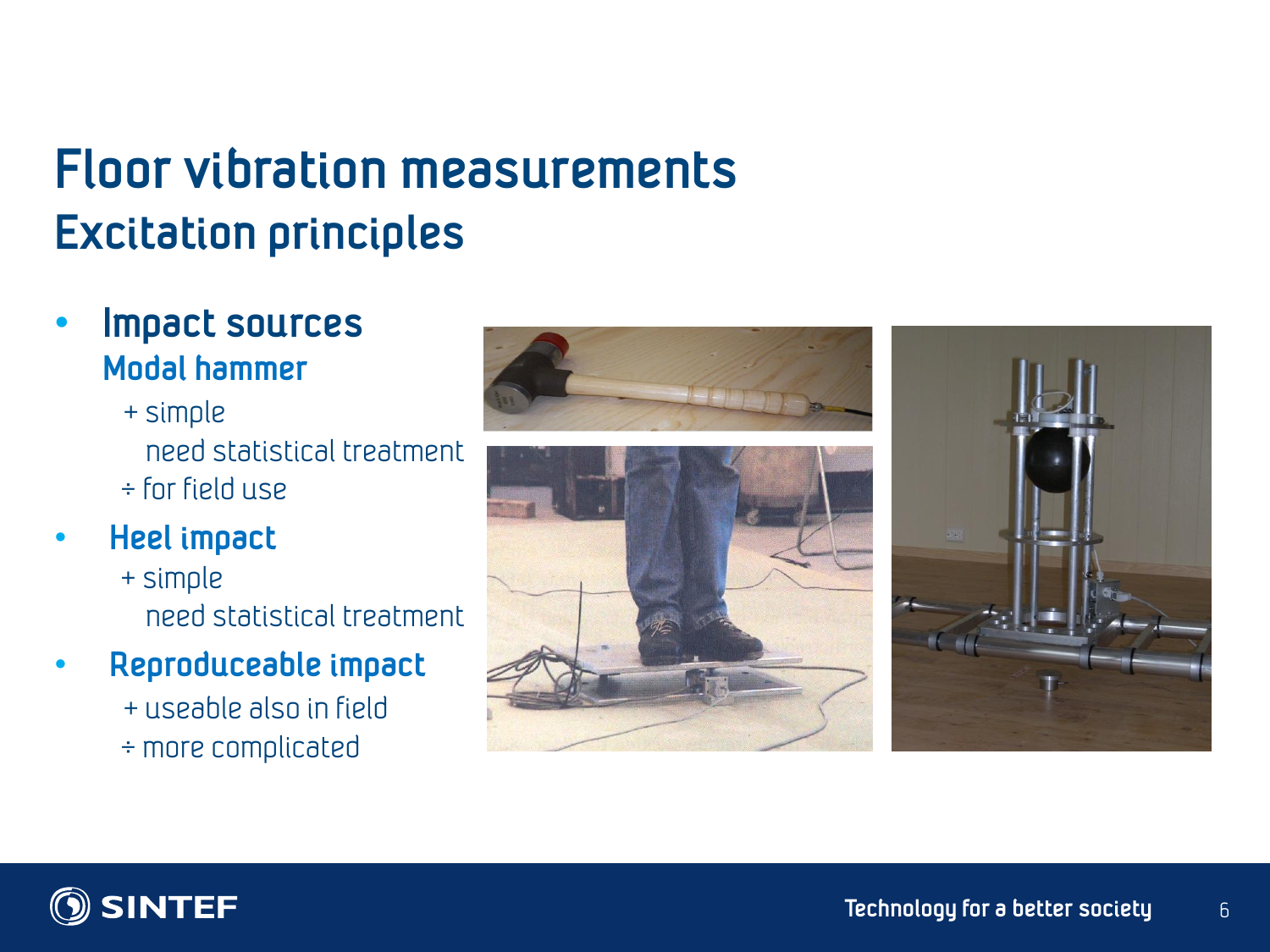## **Floor vibration measurements Excitation principles, continued**

#### • **Shaker excitation**

- different excitations, for instance sine, random, broadband
- require skilled operators, therefore most common studying complex structures
- **Both impact and shaker excitation applicable for floor vibration measurements**



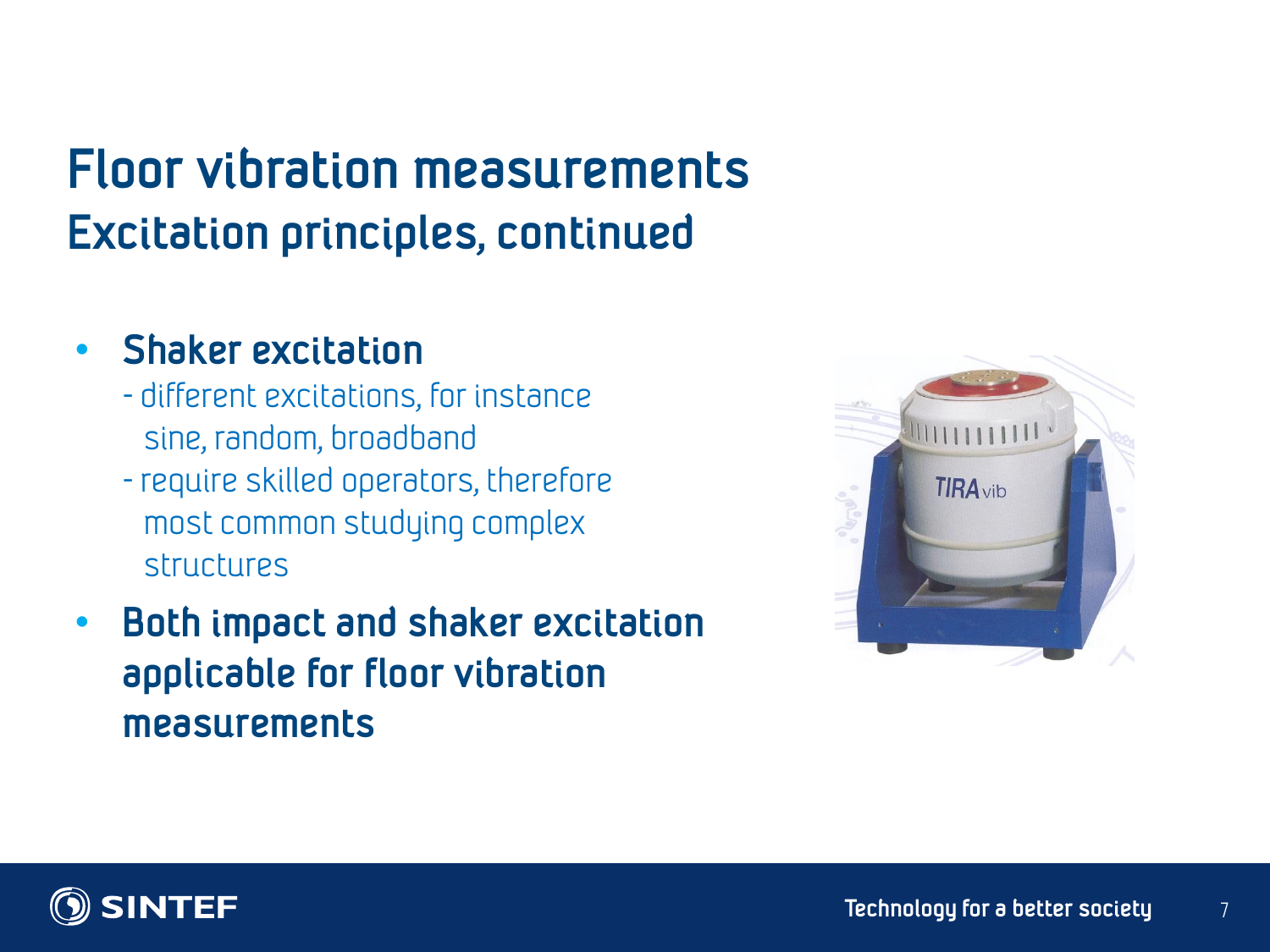## **Floor vibration measurements Analysis & characterization**

- **Fundamental frequency**
- - from FFT-spectra
- - from Frequency Response Function (FRF)







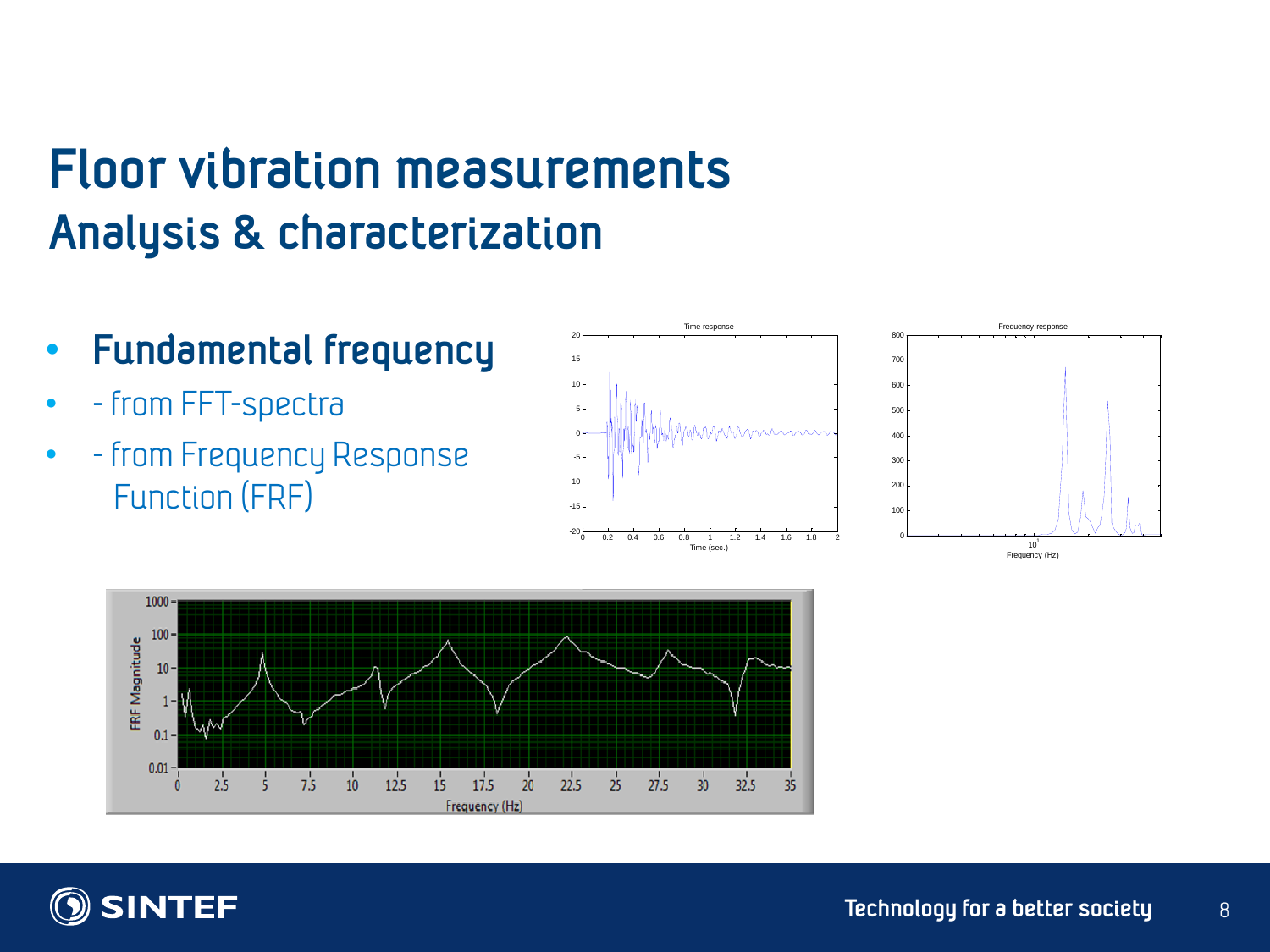# **Floor vibration measurements Analysis & characterization**

#### • **Modal analysis**

- FRF calculation and curve-fit
- Mode shape
- Modal damping
- **Example of experimental setup**
- **Experimental mode shapes**





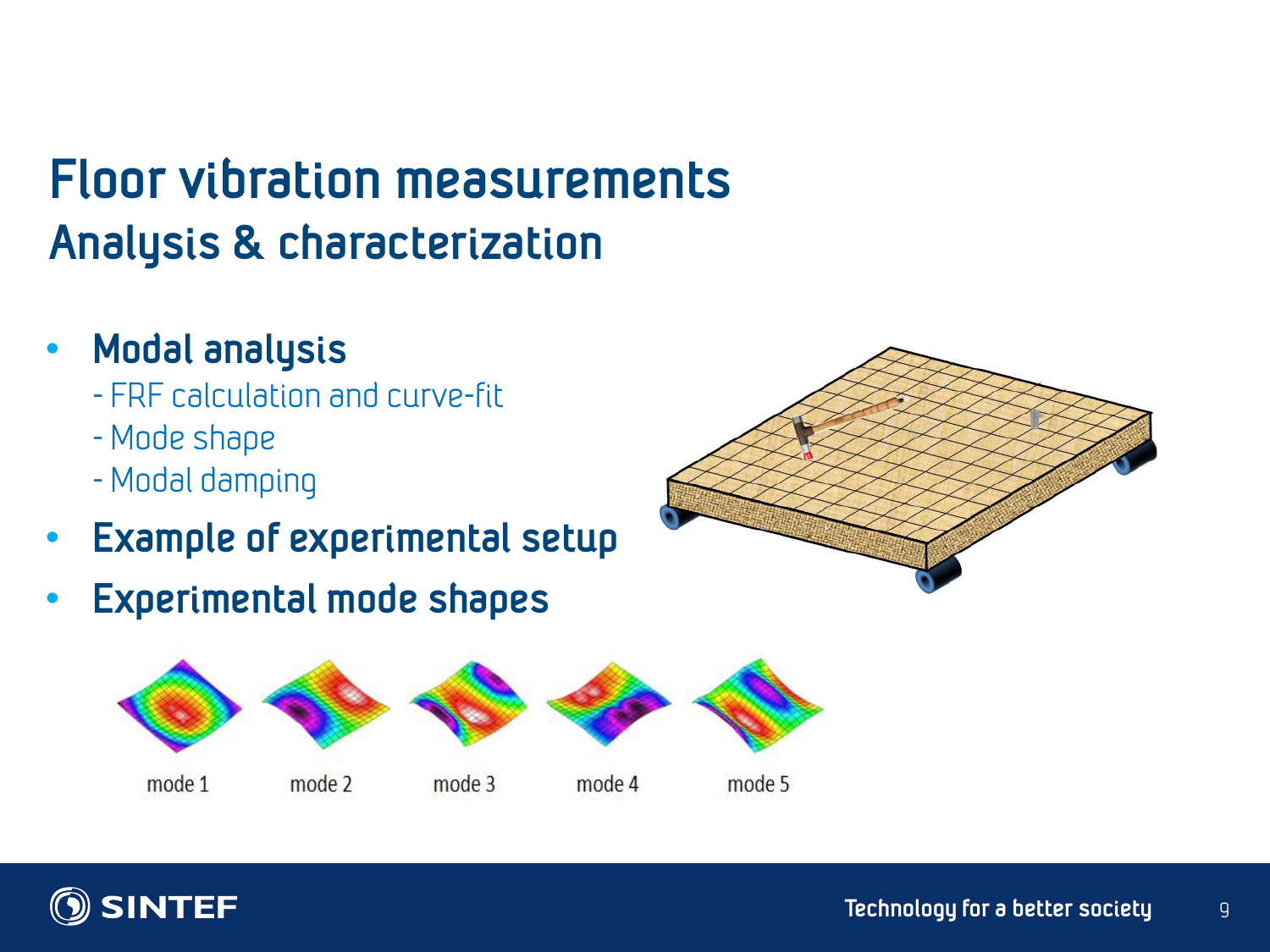## **Floor vibration measurements Analysis & characterization**

- **Integrated parameter from the transfer function** according to SBR guideline method to determine the  $OS-RMS<sub>q0</sub>$  - value
- **Integration of acceleration level** (seldom used)

$$
a_{RMS} = \sqrt{\frac{1}{T}} \cdot \int_{0}^{T} a^2(t) dt
$$

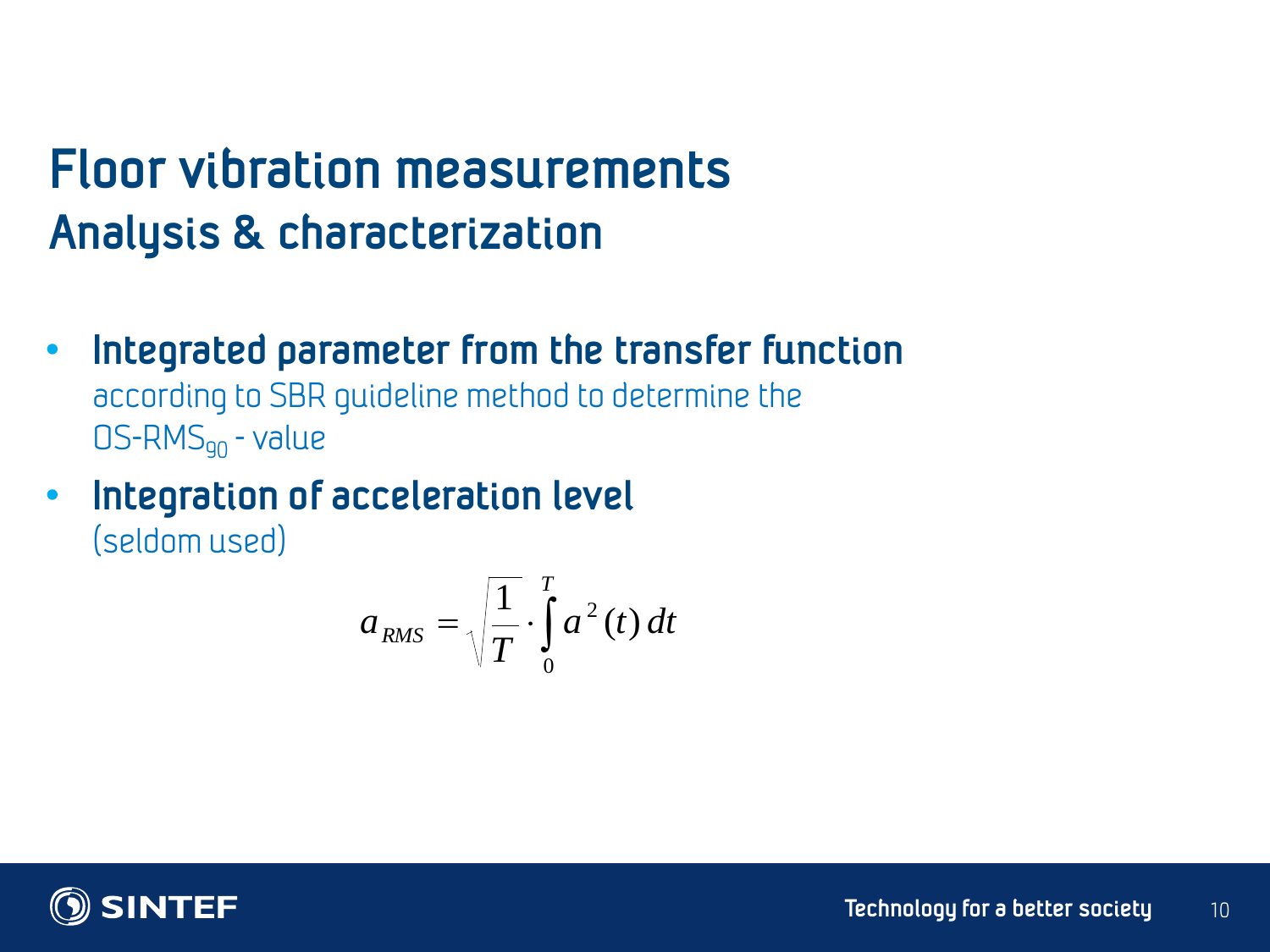### **Damping measurements, low frequencies**

#### • **Impact excitation**

- a) logaritmic decrement or envelope fitting: from time domain spectra
- b) half-power bandwidth: from FFT spectra or FRF's
- c) modal damping: from curve-fit of FRF's
- **Shaker excitation**

- all methods based on FFT spectra or FRF's



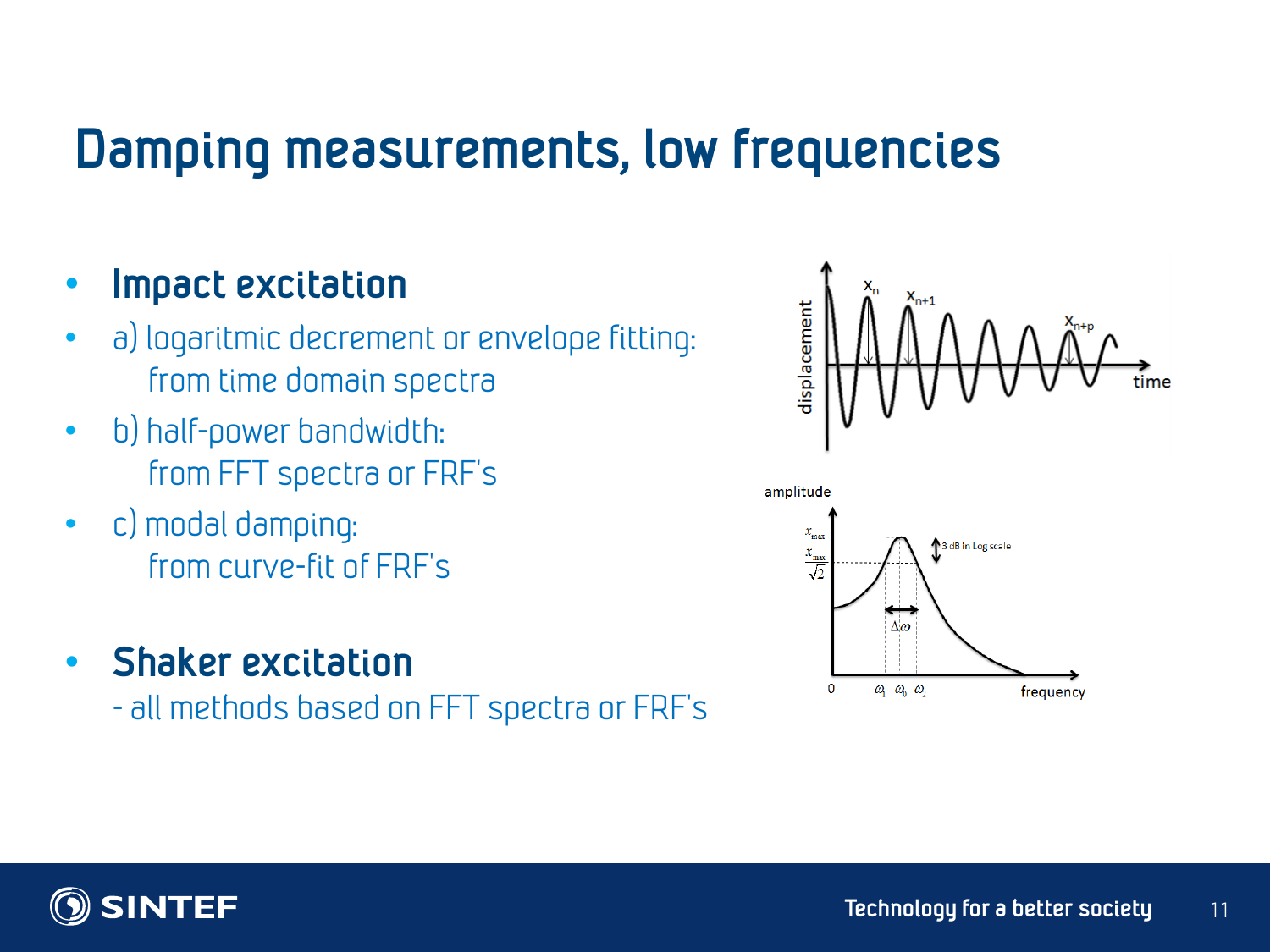### **Methods specific for the assessment of floor vibrations Eurocode-5 parameters**

- **Maximum impulse velocity response, vmax** measurement method not suggested – or verified
- **Fundamental frequency, f o** according to page 8
- **Damping**  only default value for calculations are given If measurements -according to page 11, accuracy?
- **Static deflection, ∆** according to page 4 & 5

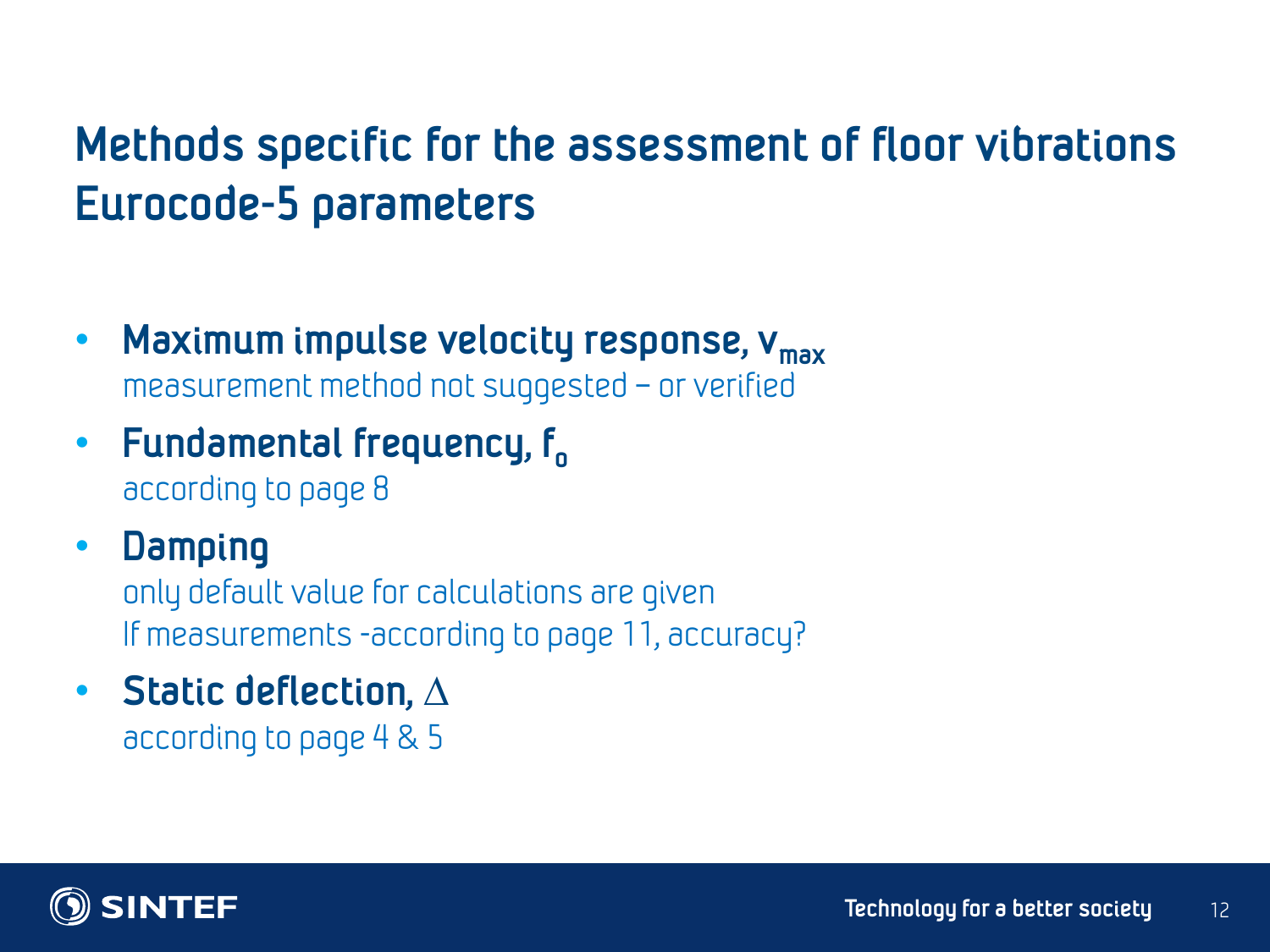### **Methods specific for the assessment of floor vibrations Canadian design-guide method**

- **Fundamental frequency, f o** according to page 8
- **Static deflection, ∆** according to page 4 & 5
- **Criteria diagram example**
	- solid line = criteria curve
	- markers = measured floors



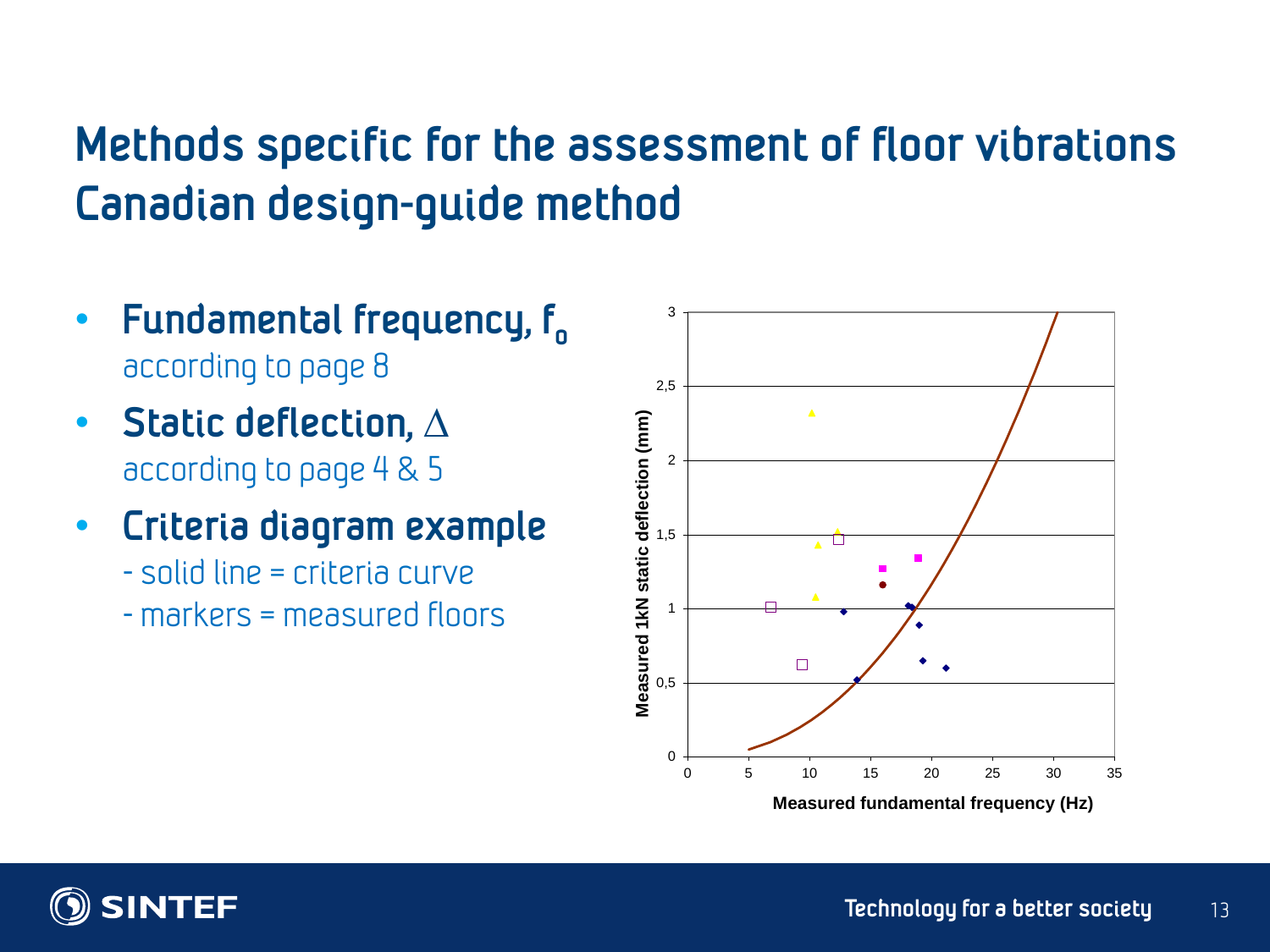### **Methods specific for the assessment of floor vibrations SBR Guideline**

#### • **OS-RMS<sup>90</sup> value**

transfer mobilities from point of excitation to point of observation convoluted with the walking load spectra, see also page 10

#### • **Isograph, damping dependent** suggested, but values not verified If measurements: according to page 11, accuracy?



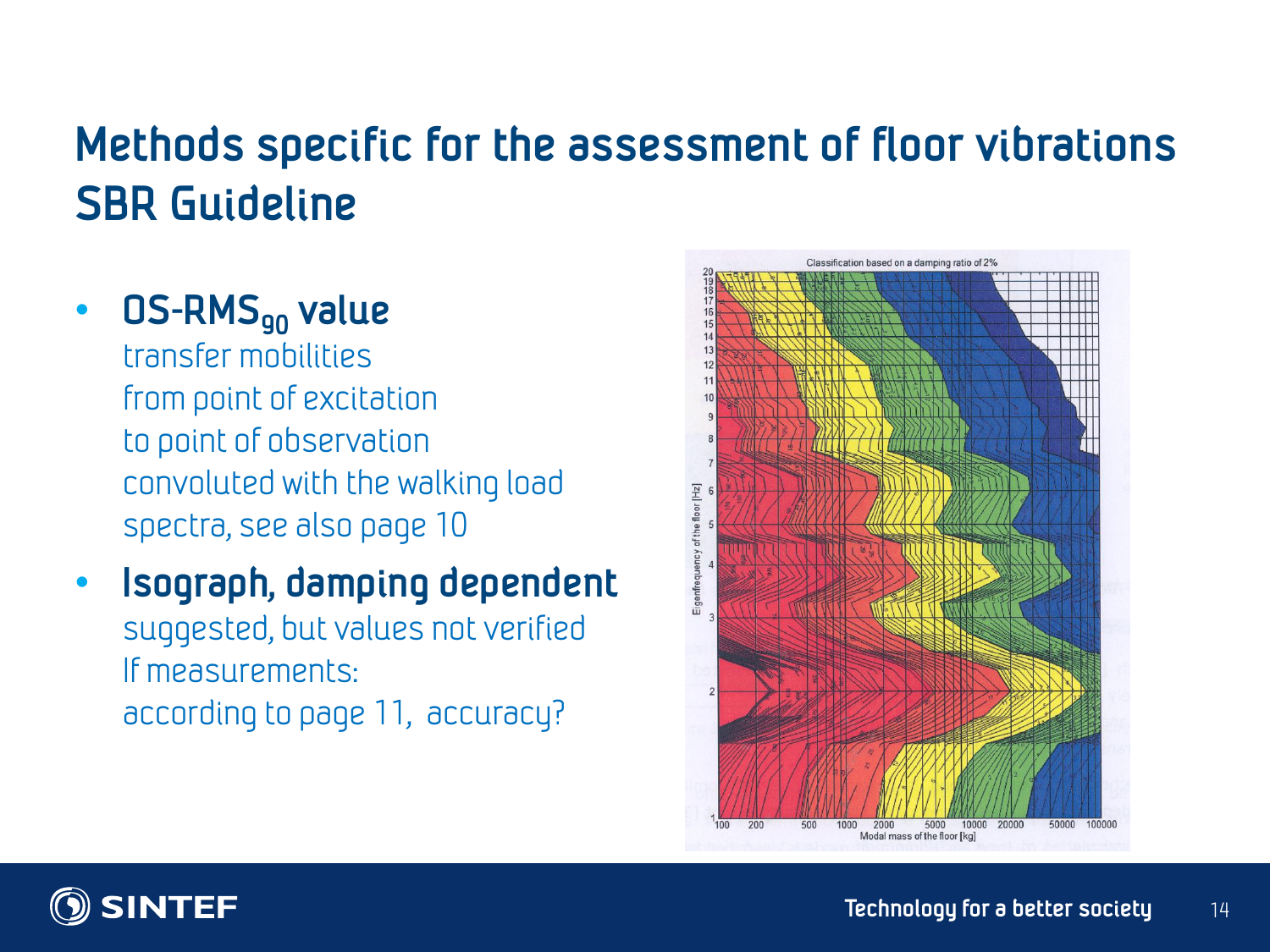# **Summary**

#### • **Eurocode 5**

- measurement method not suggested or verified

- calculation method not verified with respect to human perception

### • **Canadian method**

- measurement methods verified
- criteria verified with respect to human perception
- damping not included

### • **SBR Guideline method**

- measurement method verified, sufficient accuracy (?)
- damping, indirectly included but how to determine?